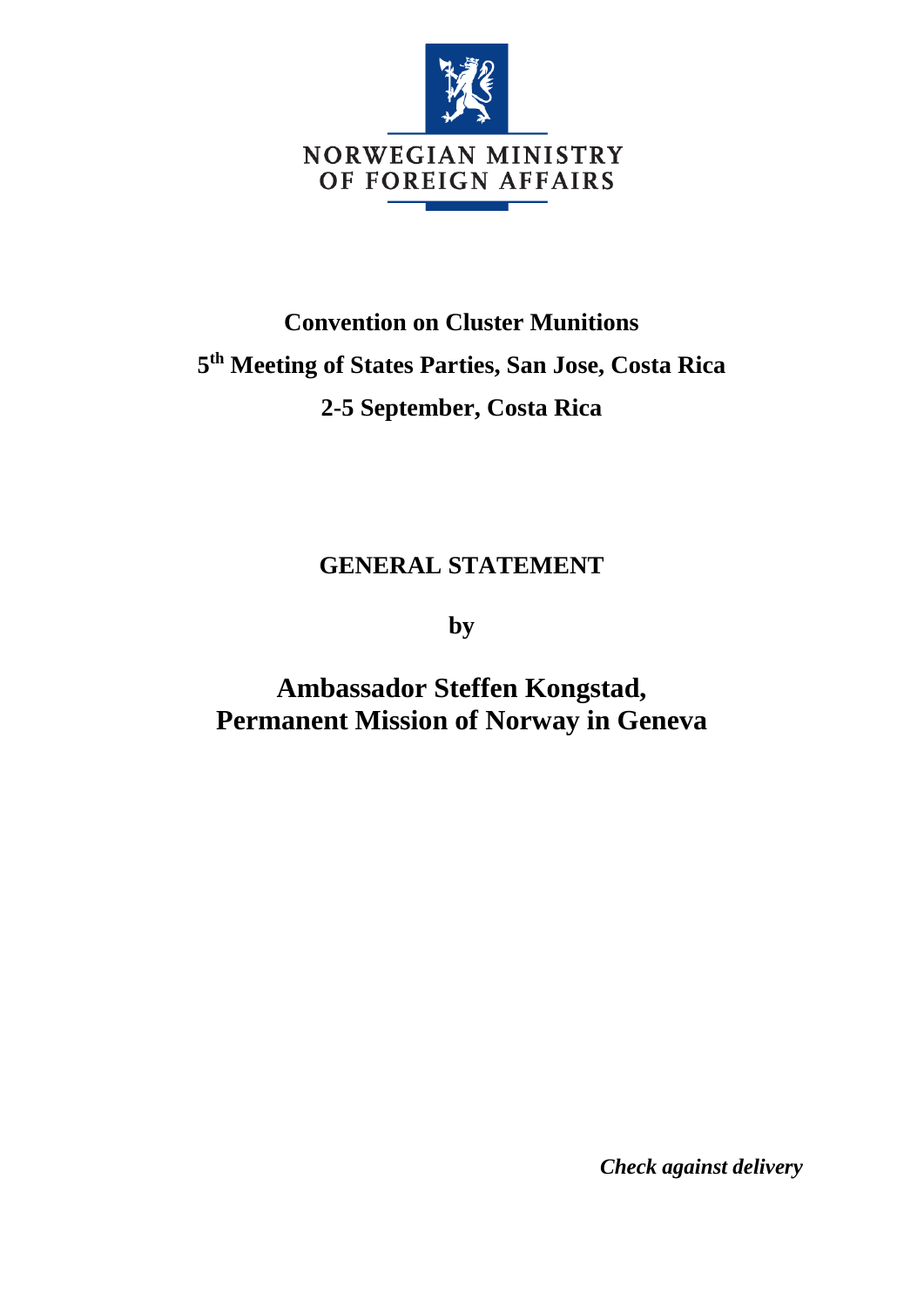- 1. It is indeed a great and particular pleasure to congratulate you, Mr President, and Costa Rica with the electionas President of this meeting and through the year leading up to the first Review Conference. It is most pertinent that Costa Rica has been elected President as Costa Rica has been at the forefront since the process on banning cluster munitions started, and has consistently stood up against any attempts to undermine the Convention and has actively supported the implementation of the Convention. We look forward to continue to working with Costa Rica and you can count on Norway's support during your Presidency.
- 2. Since the Convention was adopted six years ago, we have seen the establishment of a norm against use of cluster munitions that is widely respected. The unacceptable harm to civilians caused by the indiscriminate and wide area effect of cluster munitions is no longer an accepted and normal feature of armed conflict, even when states not party to the Convention are involved.
- 3. One of the prominent exception is of course Syria, a state not party to the CCM, and a State that in any case has demonstrated its willingness to commit systematic and flagrant violations of International Humanitarian Law.
- 4. Let me highlight some of the results achieved since the adoption of the CCM. More than 122 million stockpiled submunitions have been destroyed so far, and there are more to come. The know-how gained from the destruction programs will make additional stockpile destruction cheaper and faster than earlier anticipated.
- 5. Comprehensive cluster munitions remnants survey and clearance programs are in operation in all significantly affected States Parties.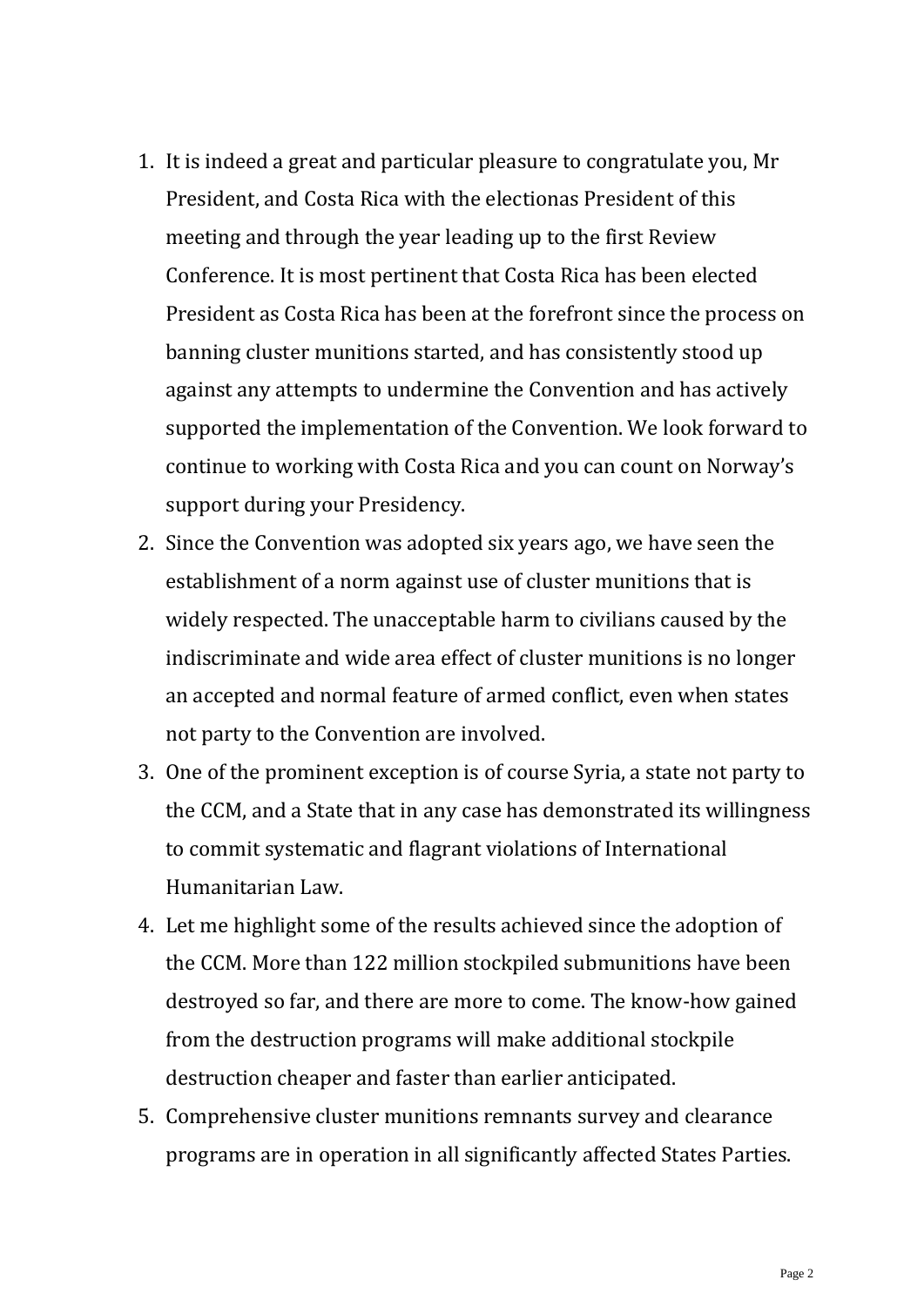Similar programs in affected states not party benefit massively from the insights and improvements made in state-party programs. Our understanding of the scope, magnitude and structure of the cluster remnants contamination problem has improved remarkably since the CCM was adopted, and we now look at years and decades rather than, as previously, centuries as our timeline.

- 6. The comprehensive and inclusive definition of victims and the provisions for victim assistance have contributed to the recognition of the victims and their needs. It has also shaped the broader discourse on how to ensure the rights for the victims of cluster munitions as well as other victims of war and armed violence.
- 7. So, in its first years the CCM has delivered what we intended it to do.
- 8. Challenges remain, but they are no longer of the global urgency and magnitude we were faced with at the start of the process. Apart from maintaining and upholding the norm against use, these challenges exist mainly at the national level in affected states, in contexts where political will is the crucial enabling or preventing factor. Therefore, it is questionable whether continued multilateral activities at the same level we have seen up to now, remains the answer to continued implementation progress.
- 9. The international humanitarian system for protecting civilians is under pressure, in particular in areas of high-intensity armed conflicts. In war zones in Africa, Europe and the Middle East, civilians are exposed to the use of arms with similar indiscriminate and wide area effects as cluster munitions have. Barrel bombs, car bombs, unguided Grad missiles, shelling of civilian infrastructure including schools, religious places and hospitals where civilians have sought sanctuary are all too familiar news stories these days.

Page 3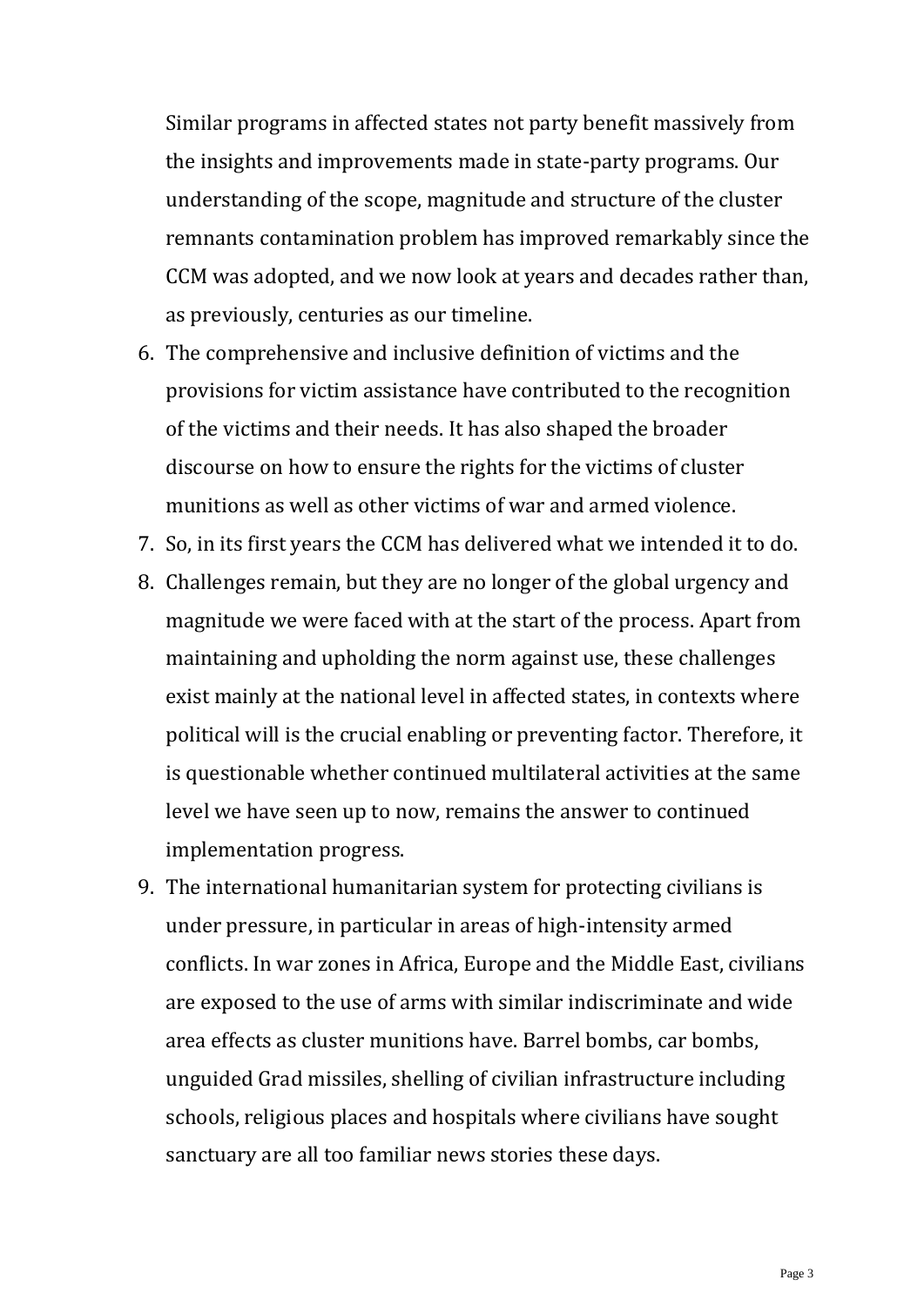- 10. The bleak picture we see today would have been even worse without the CCM, which strengthened the norms and the practice protecting civilians from certain effects of armed conflict. But we must not let the success of the Convention provide us with an excuse to not continue to address the precarious situations experienced by millions of civilians trapped in war zones. Rather, we need to identify the factors that made it possible for us as a community to develop a timely and relevant response to what was then a pressing humanitarian issue. Then we should use those insights to improve and intensify our efforts to preserve and reinforce the protection of civilians in armed conflict.
- 11. One of the reasons why Norway in late 2006 initiated the process that resulted in the CCM was a realization that the designated multilateral forum was not able to deliver an effective response to a well-documented humanitarian crisis, thus rendering itself irrelevant in the eyes of the world. The failure of the CCW to respond to the call to ban cluster munitions was both an affront to the affected states, communities and individuals, and a threat to the credibility of the CCW itself.
- 12. However, we should now be cognisant that CCM risks entering the same territory of substantial irrelevance and diplomatic etiquette where CCW got lost first in 1996, and then in 2006. And again in 2011, as some of you may recall.
- 13. More committees and large meetings in Geneva or other similar places will not solve the remaining problem caused by cluster munitions. The task now is to calibrate the allocation of resources, with the actual needs to fulfil the remaining obligations of the Convention fully anchored in the realities in the field. In the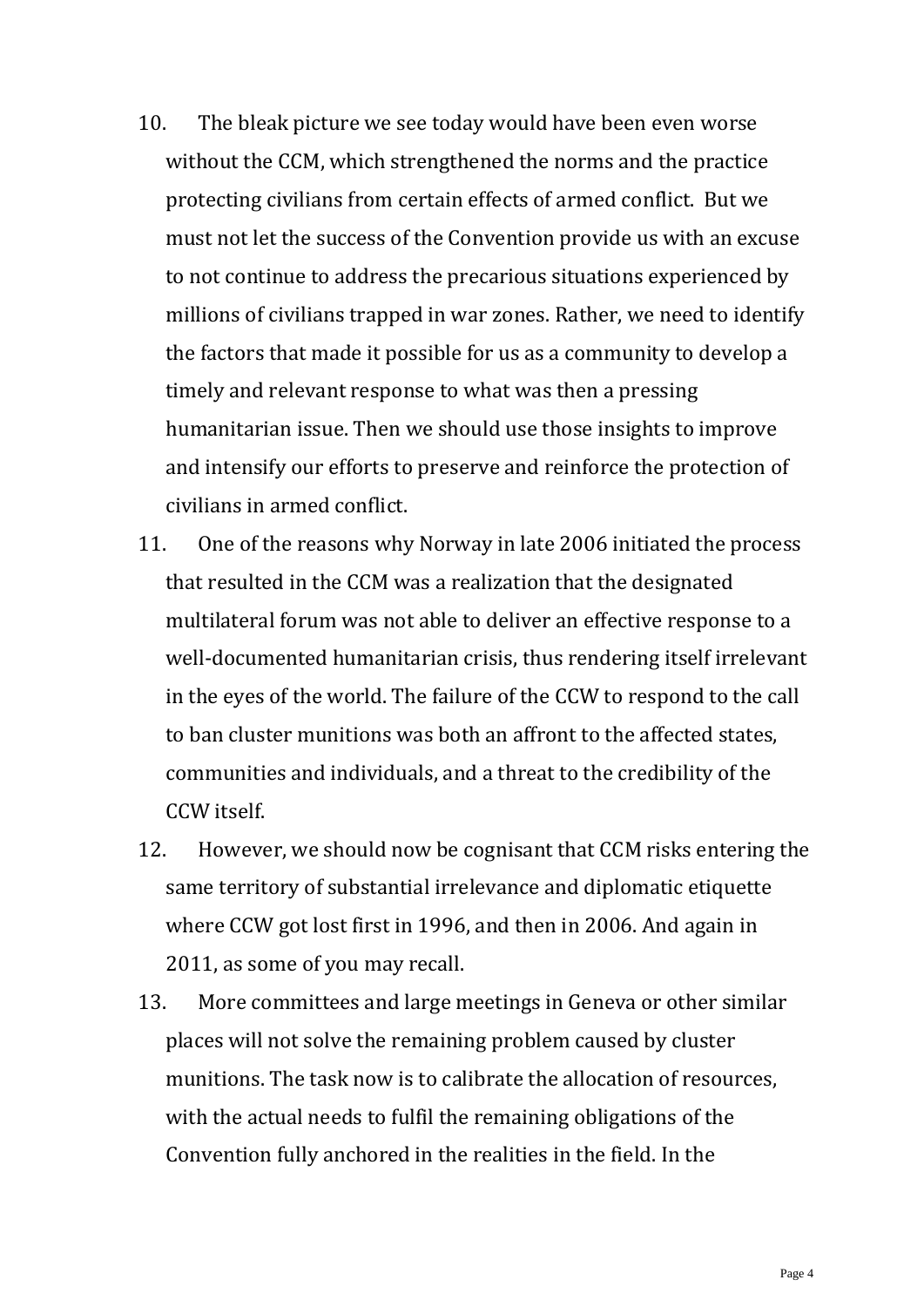financially and politically demanding years ahead of us, it is essential to select the right partners. *E g* it is important to distinguish between field-based, operational organisations that have demonstrated that they can deliver, and the less productive and relevant entities.

- 14. We will therefore caution against a development where more time and money are allocated towards centralised implementation support infrastructure and so-called coordination efforts at the multilateral level at the expense of concrete implementation actions.
- 15. This is particularly important given the pressing humanitarian needs in war zones similar in nature to those caused by cluster munitions, but caused by other weapons. As both humanitarian and development budgets are limited, and respect for IHL needs to be strengthened, we have to do all we can to ensure that the available intellectual and financial resources are spent where they have the most impact for civilians affected by armed conflict.
- 16. The fulfilment of the obligations, and honouring the partnerships, of the CCM is important for Norway. To do so, we will continue to prioritise bilateral cooperation, supporting tangible actions in affected areas. We will continue the cooperation with partners committed and competent to fulfil the remaining obligations of the convention, such as national authorities and humanitarian operators involved in actual survey, clearance, stockpile destruction, victim assistance and in efforts to defend the norm.
- 17. As coordinator for universalization, we will continue to prioritise engagement with affected states not parties to the Convention. In our analysis, the most important universalization work is to promote and defend the universal norm against use, continue the stigmatization of cluster munitions and demonstrate how accession to the CCM can